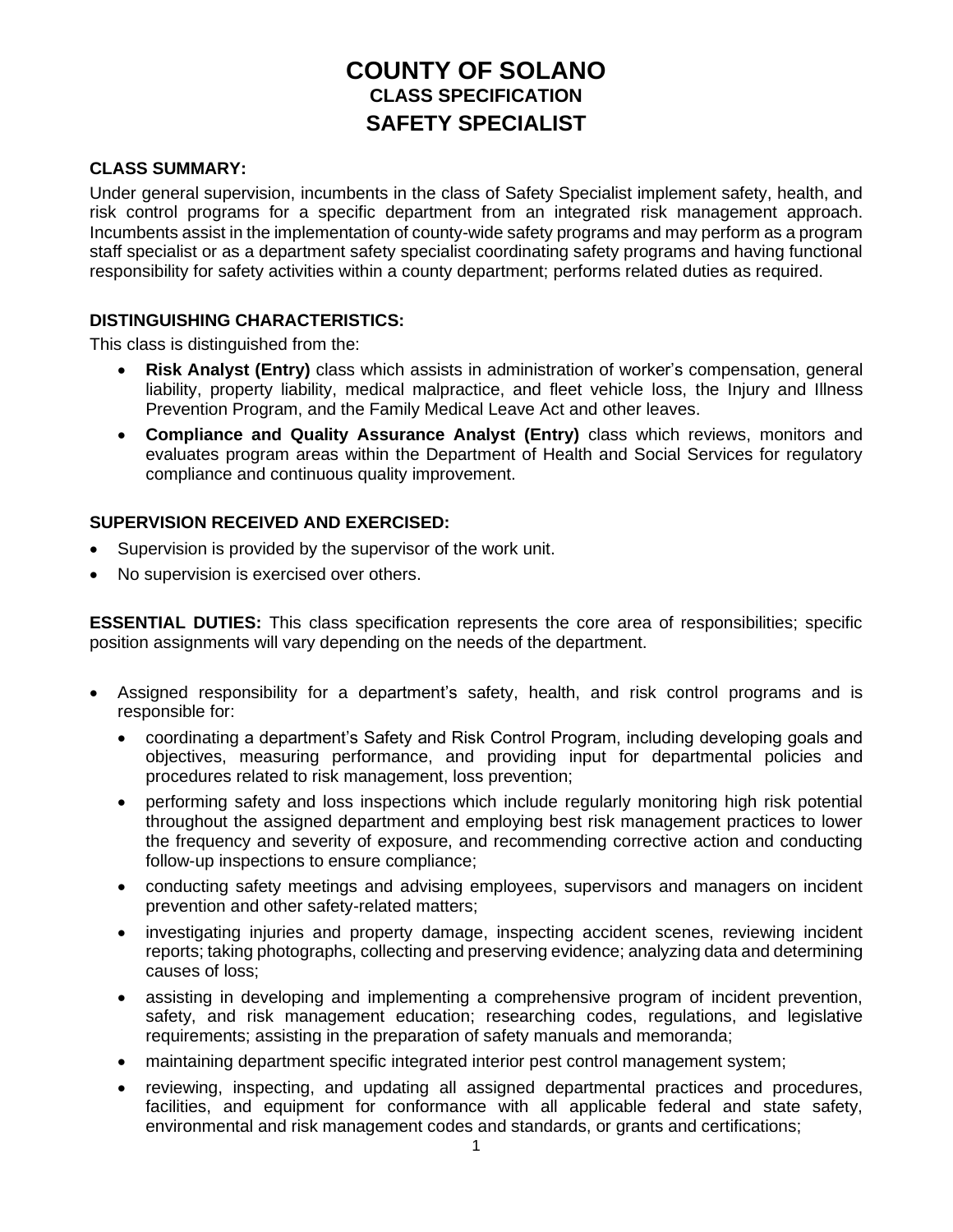- compiling risk management reports related to incidents and meeting with all levels of management within the assigned department to implement loss prevention strategies and best risk management practices;
- overseeing the development and implementation of related record-keeping systems;
- recommending appropriate practices and controls to ensure employee and public safety;
- chairing the department safety committee in accordance with department policy, and related duties which may include setting the meeting schedule, compiling meeting minutes, followingup on unresolved issues within the committee, establishing subcommittees, and distributing information and meeting minutes to department management and the County Risk Manager;
- acting as a liaison between the department, Risk Management; and the General Services Department.
- providing the assigned department with best risk management practices based on analyzing trends from a variety of electronic reports and correspondence;
- communicating, supporting and enforcing County and Department policies and procedures including those related to safety.
- Coordinating with Risk Management on the implementation of county-wide safety, health, and risk control programs.
- Performs other duties of a similar nature or level as assigned.

## **EDUCATION AND EXPERIENCE:**

• **Education:** Bachelor's degree or higher from an accredited college or university is required, preferably with a major in risk management, industrial hygiene, safety, business administration, or a closely related field;

## **AND**

• **Experience:** One (1) year of experience in risk management, safety, workers' compensation, or insurance is desirable.

# **LICENSING, CERTIFICATION AND REGISTRATION REQUIREMENTS**:

- Applicants are required to possess a valid California Driver's License, Class C.
- OSHA Certified General Industry, Hazardous Waste Operations and Emergency Response, Certified Healthcare Safety Professional, or Certified Healthcare Environmental Manager are desirable.

**Note:** All licenses, certificates and registrations must be kept current while employed in this class.

## **REQUIRED KNOWLEDGE, SKILLS AND ABILITIES:**

## **Knowledge of:**

- State and federal laws, regulations and policies applicable to safety and occupational health standards which may include the Safety Orders of the Division of Industrial Safety of the State Department of Industrial Relations, the Environmental Protection Act, Occupational Safety and Health Act, Resource Conservation and Recovery Act, Toxic Substances Control Act, Clean Air and Clean Water Acts.
- Practices and techniques of administrative and statistical analysis, statistical report preparation, and graphic presentation of analysis.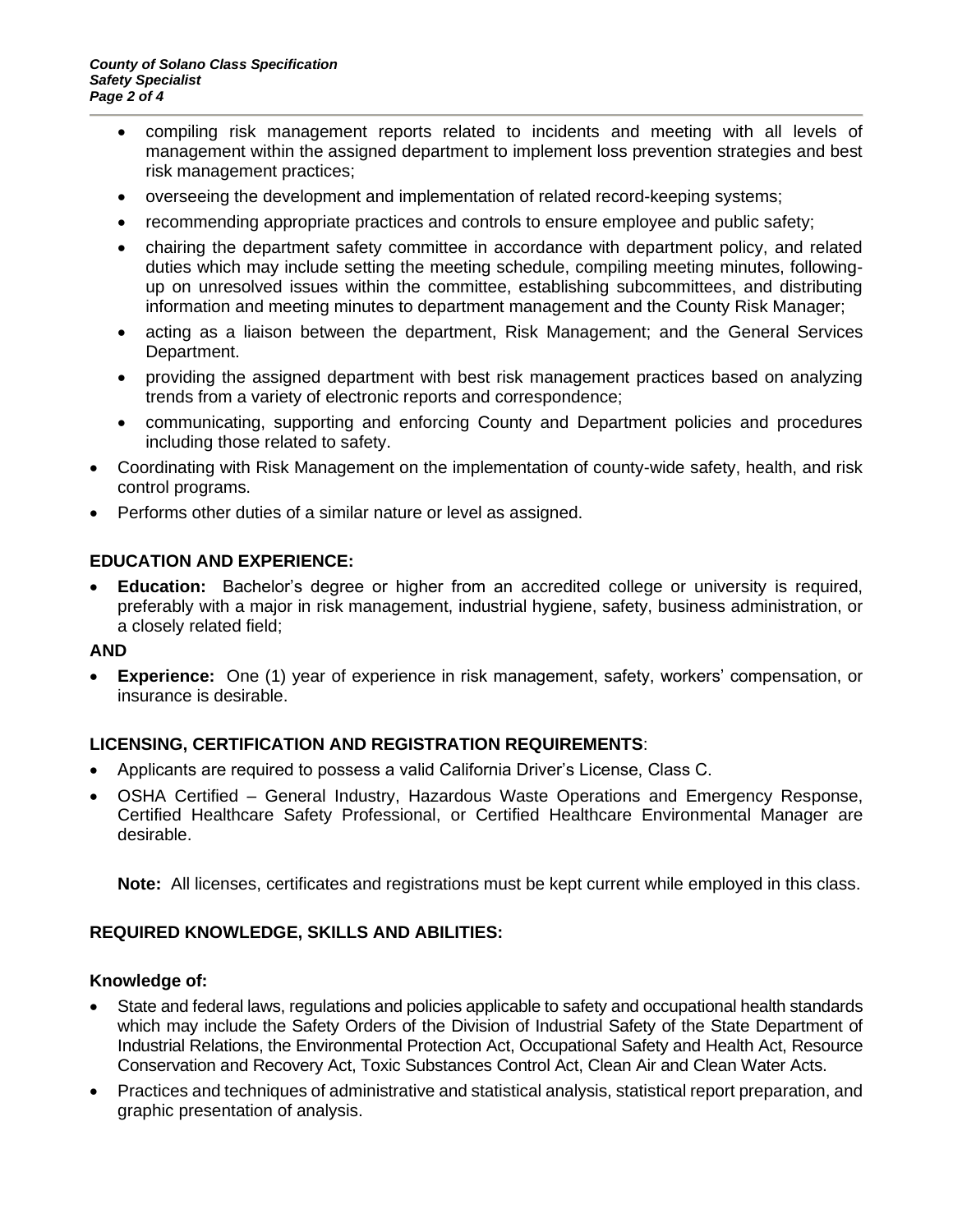- Oral communication techniques to include presentations to groups of various sizes in a positive, inclusive, and motivational manner.
- English composition, spelling, grammar, vocabulary, and punctuation for both written and oral communications.
- Formats and appropriate terminology for written communications such as business correspondence, policies, procedures and narrative reports.
- Basic mathematics for developing, preparing and completing numerical, budgetary, and/or statistical reports.
- Standard office procedures, practices, equipment, personal computers, and software.

## **Skill and/or Ability to:**

- Research laws, regulations, procedures and/or technical reference materials; analyze, evaluate and interpret the data gathered; draw logical conclusions; develop reasonable and deliverable options, make appropriate recommendations; and implement the resultant change effectively.
- Manage a variety of simultaneous work projects and carry them through to successful completion.
- Determine the appropriate course of action in stressful and/or emergency situations.
- Communicate information and ideas clearly and concisely, both orally and in writing.
- Establish and maintain effective working relationships with those contacted in the performance of required duties.
- Establish good relationships with the public and with customers and provide customer service that meets and exceeds unit goals and expectations.
- Prepare a variety of written communications to include reports, policies and procedures.
- Maintain accurate records and document actions taken.
- Gather and analyze statistical data and prepare comprehensive statistical reports.
- Perform a variety of technical and specialized tasks and functions in an independent, competent and timely manner.
- Maintain confidentiality of records and information per pertinent laws/regulations.
- Use modern office equipment to include computers and related software applications.

## **PHYSICAL REQUIREMENTS:**

- Mobility and Dexterity: Positions in this class typically require stooping, kneeling, reaching, standing, walking, fingering, grasping, feeling (i.e. sense of touch), and repetitive motion to conduct inspections.
- Employees in this class will be exerting up to 25 pounds of force occasionally and/or up to 10 pounds of force frequently, and/or a negligible amount of force constantly to move objects.
- Vision: Positions in this class require the employee to have close visual acuity, with or without correction, to prepare and analyze data and figures, transcribe, view a computer screen, read, etc. Positions in this class also require employees to have depth perception in order to operate a motor vehicle.
- Hearing/Talking: Positions in this class require the employee to perceive the nature of sounds at normal speaking levels with or without correction and have the ability to receive detailed information through oral communication. Positions in this class require the employee to express or exchange ideas by means of the spoken word.